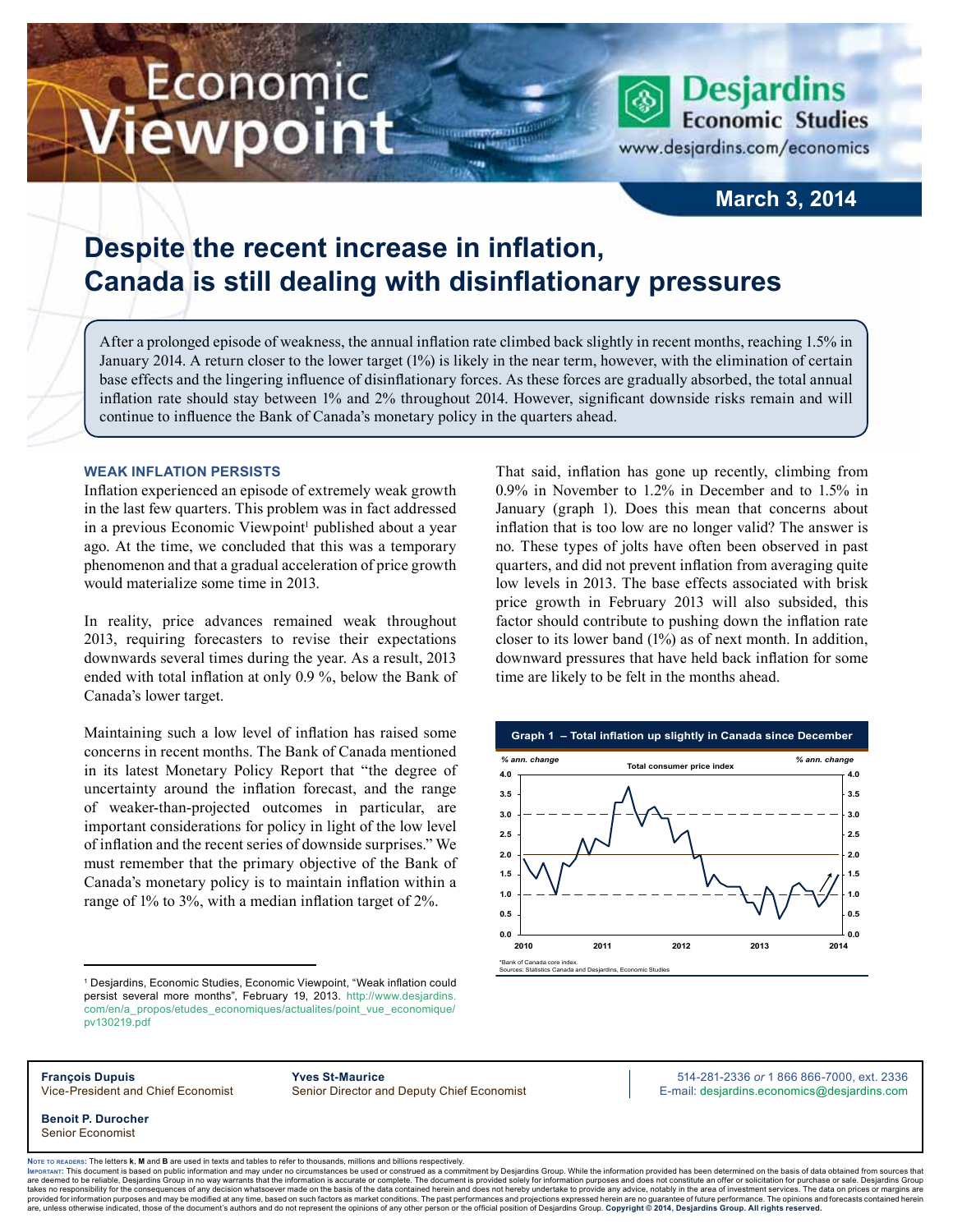

#### **Several downward pressures remain**

Canada is not alone in dealing with persistent weak inflation. Price growth in several industrialized countries has recently come in below the targets set by different central banks (graph 2). Weaker price advances for food and energy in last months and the presence of surplus production capacity have helped slow down inflation in most industrialized countries. This phenomenon is far more widespread and compounded in Canada, where the price of several components in the consumption basket has also experienced very limited growth. As such, the core index, which excludes food and energy prices, edged up by only 0.8% in 2013 and all the other alternative indexes used to benchmark the movements in core inflation also converged towards this level (graph 3). A fairly high proportion of the CPI basket continues to show very weak growth while about 35% of components<sup>2</sup> recorded an annual change of less than 1% in January 2014. In contrast, only close to 12% of components showed an annual change in excess of 3%.



As we can see in graph 4, with the exception of alcoholic beverages and tobacco, which recorded price growth slightly above 2% in 2013, all of the other main components posted fairly weak advances last year. The price of durable goods fell by 0.2% in 2013 while prices for semi-durable goods were up by only 0.1%. Moreover, clothing prices were down by 0.7% in 2013. The price of non-durable goods and services posted respective increases of 0.9% and 1.4%.



Sources: Bank of Canada, Statistics Canada and Desjardins, Economic Studies

**Graph 4 – Health and personal care, clothing, footwear, recreation and transportation reined in inflation**



This sheds light on an important factor that emphasizes the weakness of inflation seen in Canada for some time: fierce competition in retail trade. In fact, the retail sales deflator rose by only 0.3% for 2013 as a whole. It goes without saying that the arrival of major U.S. retailers on Canadian soil has shaken things up somewhat. This climate of strong competition could continue in the coming quarters while the average profit margin in retail trade was 3.4% in the fourth quarter of 2013, a level that is still higher than its historical average (2.8%). The popularity of online shopping and shopping in the U.S. has also fueled competition.

Much like what is seen in several other industrialized countries, the existence of surplus production capacity is another factor behind the slim price growth in Canada.

<sup>2</sup> Based on their respective weighting.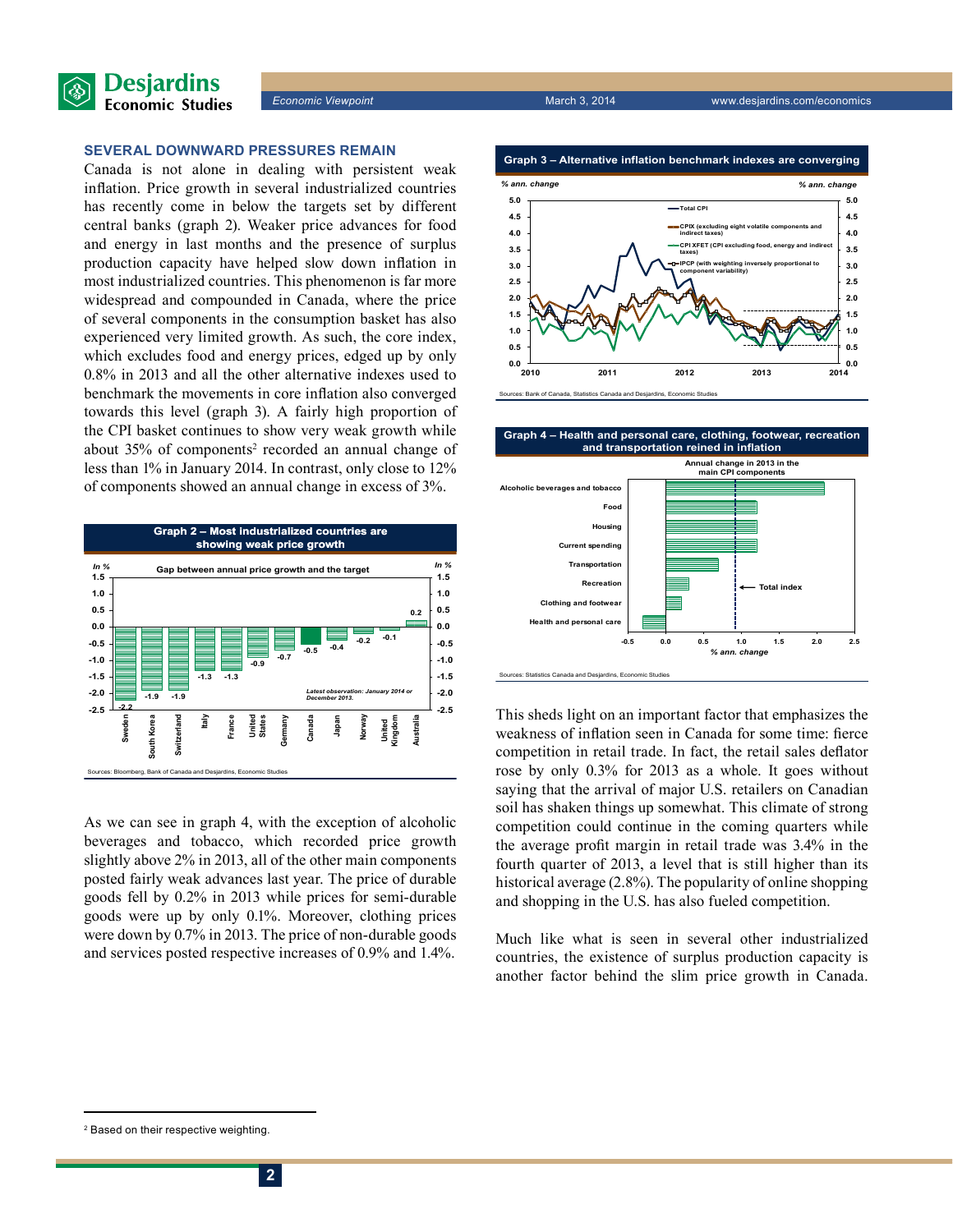*Economic Viewpoint* March 3, 2014 www.desjardins.com/economics

**Desjardins Economic Studies** 

According to the Bank of Canada, total production's excess supply was approximately 1.0% in the fourth quarter of 2013. Canada has been grappling with surplus production capacity for five years now, and the return to full capacity is not expected until the end of 2015. In these circumstances, there is very weak upward pressure on prices.

#### **What does the future hold?**

In theory, there is a lag of several quarters between movements in excess supply and the inflation rate (graph 5). Maintaining a negative output gap until 2015 could rein in consumer price growth until 2016 or 2017. However, the effect will clearly diminish as the excess supply is absorbed. With regard to competition in retail trade, everything suggests that it will remain fierce for some time. In such conditions, we have to expect the total inflation rate in Canada to remain moderate for a few more months.



However, some factors should contribute to keeping inflation above the lower target (1%) in the next few quarters. Inflation expectations remain firmly rooted, since both the Bank of Canada Business Outlook and the consensus forecast are calling for a convergence of close to 2% in the medium and long term. Furthermore, the salary increases negotiated during major wage settlements have risen since the start of 2013. For most industries, the negotiated wage increase was set at 1.9% in the third quarter of 2013 vs. 0.6% at the start of the year.

Another important factor involves changes in mortgage rates. With the recent downtrend in rates in the past few years, Canadian households benefited from an effective reduction in mortgage interest costs at the time of renewal, which clearly contributed to containing advances in the total CPI. Interest rates have been steady for some time now and a slight uptrend is even expected in 2014 and 2015. In such conditions, the drop in the mortgage interest cost component of the total CPI should stabilize, or perhaps even reverse in the near term (graph 6).



Moreover, the Canadian dollar's depreciation is likely to have an upside impact on consumer prices. The annual growth of the merchandise imports deflator has in fact risen in the past few months (graph 7).